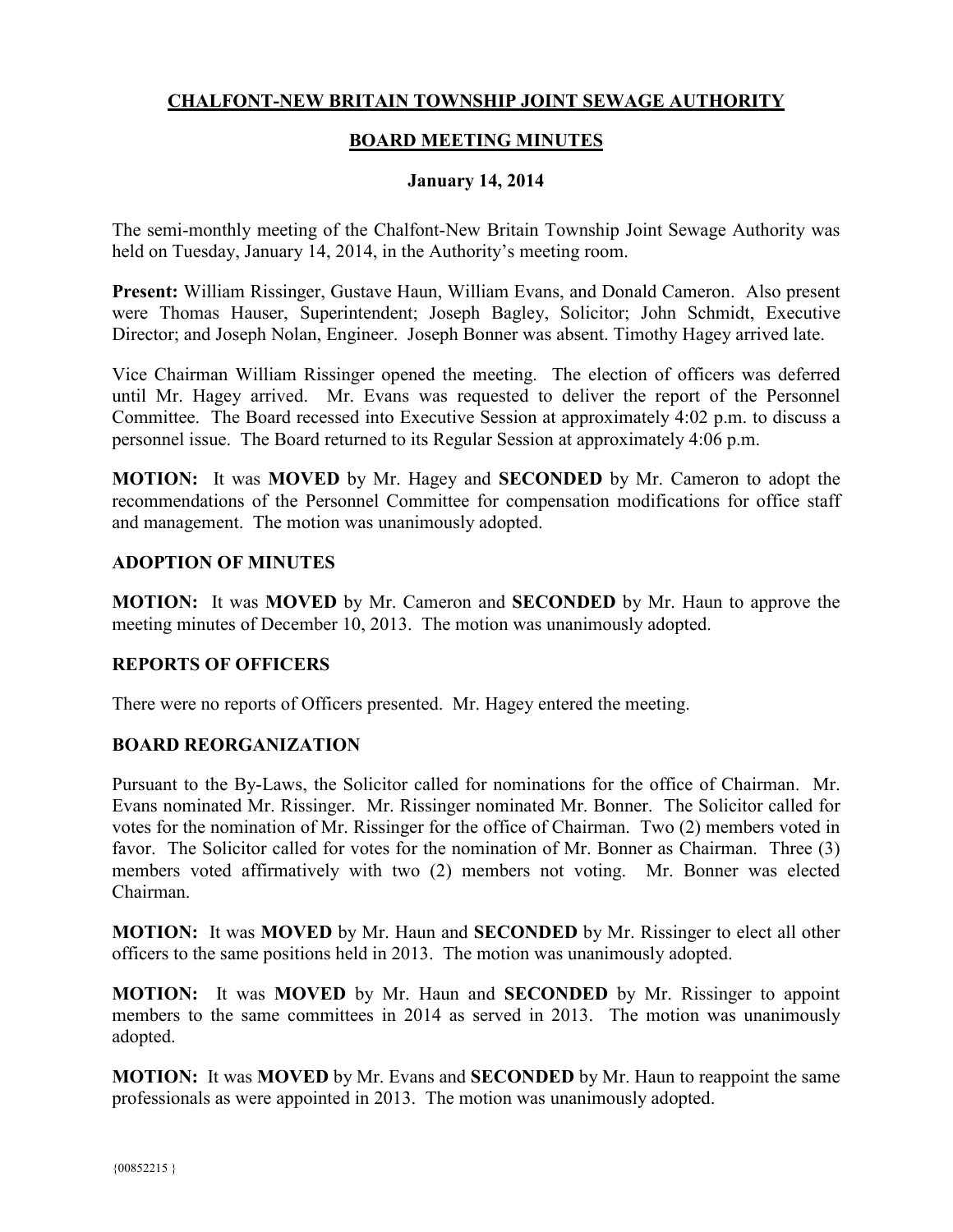**MOTION:** It was **MOVED** by Mr. Evans and **SECONDED** by Mr. Haun to approve the schedule of meeting dates as distributed to the Board. The motion was unanimously adopted.

**MOTION:** It was **MOVED** by Mr. Evans and **SECONDED** by Mr. Haun to adopt the fee scheduled distributed to the Board labeled "CNBTJSA Fee Schedule". The motion was unanimously adopted.

# **EXECUTIVE DIRECTOR'S REPORT – John E. Schmidt**

Mr. Schmidt reported that Ethics Commission forms had been distributed to the Board and were required to be filled out and submitted to the Authority.

Mr. Schmidt reported that \$270 had been donated to the Give-A-Christmas donation by private contributions of the Authority Board and staff.

Mr. Schmidt reported that Mr. Adam (Chuck) Vance was honored at the Authority Holiday Dinner for 40 years of service with the Authority.

Mr. Schmidt pointed out to the Board a letter from a resident which had been received by the Authority commending certain employees for work at a resident's home in November.

# **ENGINEER'S REPORT – Joseph Nolan, P. E.**

Mr. Nolan presented two (2) Requisitions for approval to the Board. The first was Requisition No. 133 for Capital Expenditures in the amount of \$0.

**MOTION:** It was **MOVED** by Mr. Haun and **SECONDED** by Mr. Evans to approve Requisition No. 133 for Capital Expenditures in the amount of \$0. The Motion was unanimously adopted.

Mr. Nolan next presented Requisition No. 176 for Capital Improvements in the amount of \$178,352.66 representing Phase II construction and Phase III design work.

**MOTION:** It was **MOVED** by Mr. Cameron and **SECONDED** by Mr. Haun to approve Requisition No. 176 for Capital Improvements in the amount of \$178,352.66. The Motion was unanimously adopted.

Mr. Nolan reported on General Contractor Estimate No. 15, which was previously approved in Requisition No. 176, in the amount of \$34,930.55. Mr. Nolan reported that to date, the General Contractor has completed approximately \$3,580,000 of its total \$3,777,000.00 contract.

Mr. Nolan reported on Electrical Contractor Estimate No. 9, which was previously approved in Requisition No. 176, in the amount of \$90,297.50. Mr. Nolan reported that the Electrical Contractor has to date completed approximately \$1.l million of its \$1.65 million contract.

Mr. Nolan discussed the status of the two (2) contractors for the Phase II construction with the Board. Mr. Nolan will meet with C & T Associates.